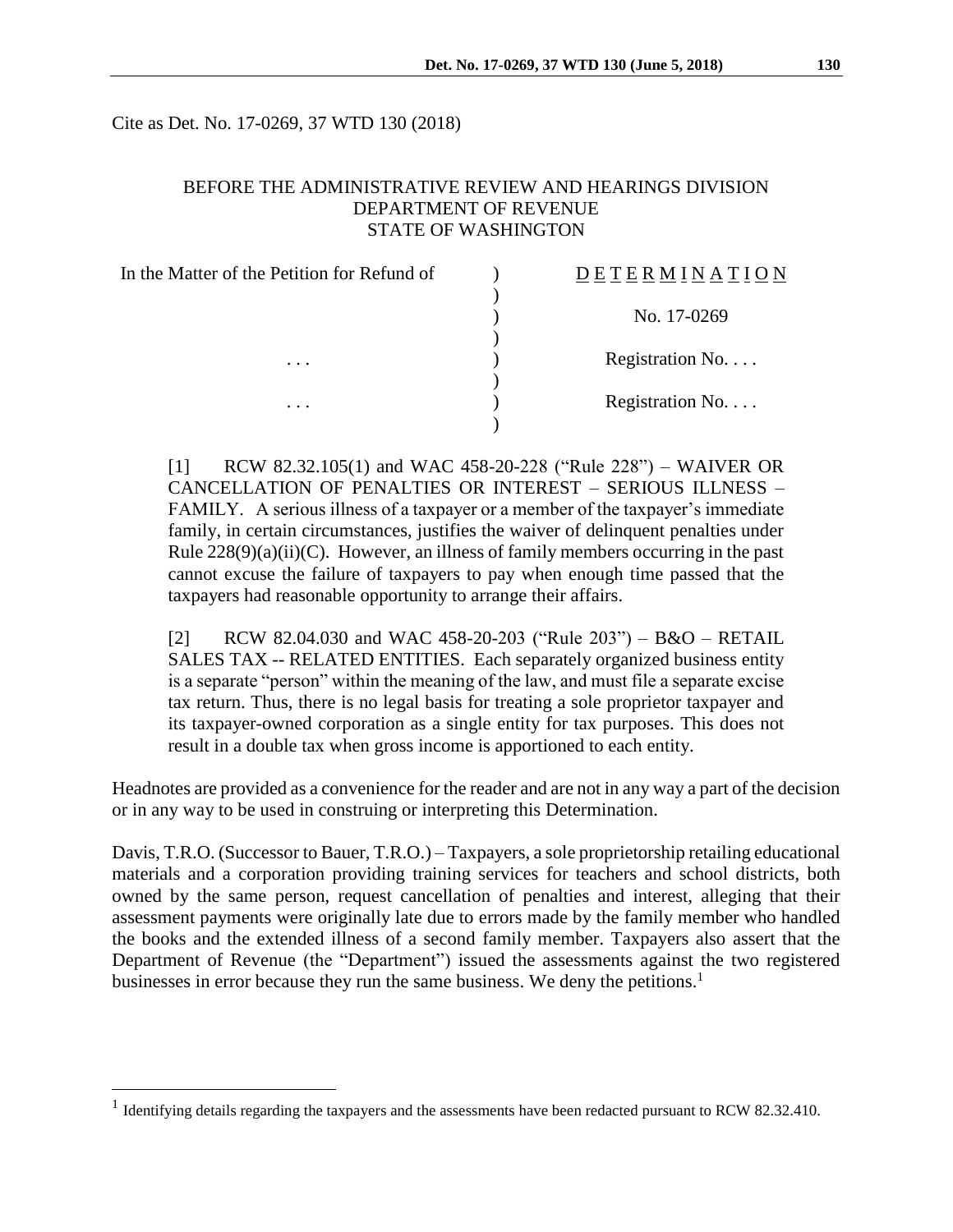#### ISSUES

- 1. Under RCW 82.32.105(1) and WAC 458-20-228 ("Rule 228"), is the extended illness of the taxpayer's family member a basis for canceling the penalties or interest?
- 2. Under RCW 82.04.030, did the Department issue the tax assessments in error against two registered businesses that run the same business?

## FINDINGS OF FACT

The Taxpayers in this case are . . . ("Taxpayer")  $d/b/a$  . . . , a Washington sole proprietorship, and . . . , ("Taxpayer's corporation") a Washington corporation wholly owned by [Taxpayer] (Taxpayer and Taxpayer's corporation are jointly referred to herein as "Taxpayers"). Taxpayer describes her work as a "teacher of teachers." In general, Taxpayer sells teaching aids individually and in packages, along with related teaching supplies. Taxpayer's corporation provides training workshops for teachers and school districts, teaching instructional methods, including the use of visual aids to help with student comprehension. Taxpayer's corporation conducts these workshops in Washington State and in other locations . . . , necessitating extensive travel.

The Department audited Taxpayers' books and records for the period of January 1, 2008, through December 31, 2011 ("Audit Period"). As a result of these audits, the Department issued two tax assessments to Taxpayer and Taxpayer's corporation.

The assessment for Taxpayer, issued October 23, 2012, included a \$ . . . small business tax credit, \$ . . . in retail sales tax, \$ . . . in retailing B&O tax, an \$ . . . credit for service and other activities B&O tax incorrectly reported under this UBI number, interest of  $\$\ldots$ , and a five percent assessment penalty of  $\$\dots$ , for a total of  $\$\dots$ .

The assessment for Taxpayer's corporation, issued October 24, 2012, included a \$ . . . negative adjustment to previously granted small business tax credit, a \$ . . . credit for retail sales tax and retailing B&O tax incorrectly reported under this UBI number, \$ . . . in service and other activities B&O tax,  $\$ \dots$  in use tax, interest of  $\$ \dots$ , and a five percent assessment penalty of  $\$ \dots$ , for a total of  $\$\ldots$ .

Taxpayers did not pay these assessments and timely petitioned the Department for correction of the assessments. We issued Determination No. . . . on February 6, 2014, denying Taxpayers' petitions, but remanding the case to the Department's Audit Division for adjustment of the assessment issued to Taxpayer (sole-proprietor  $\dots$  d/b/a  $\dots$  ) due to erroneous inclusion of a family inheritance as business income.

On remand, the Department issued a post-assessment adjustment (PAA) on February 24, 2014. The PAA reduced the total amount assessed against Taxpayer from \$ . . . to \$ . . . , but included additional interest of \$ . . . for the period from November 27, 2012, through March 26, 2014. The due date for payment of the PAA was March 26, 2014. The Department also extended the due date of the assessment against the Taxpayer's corporation ( . . . ) from November 26, 2012, to April 4, 2014.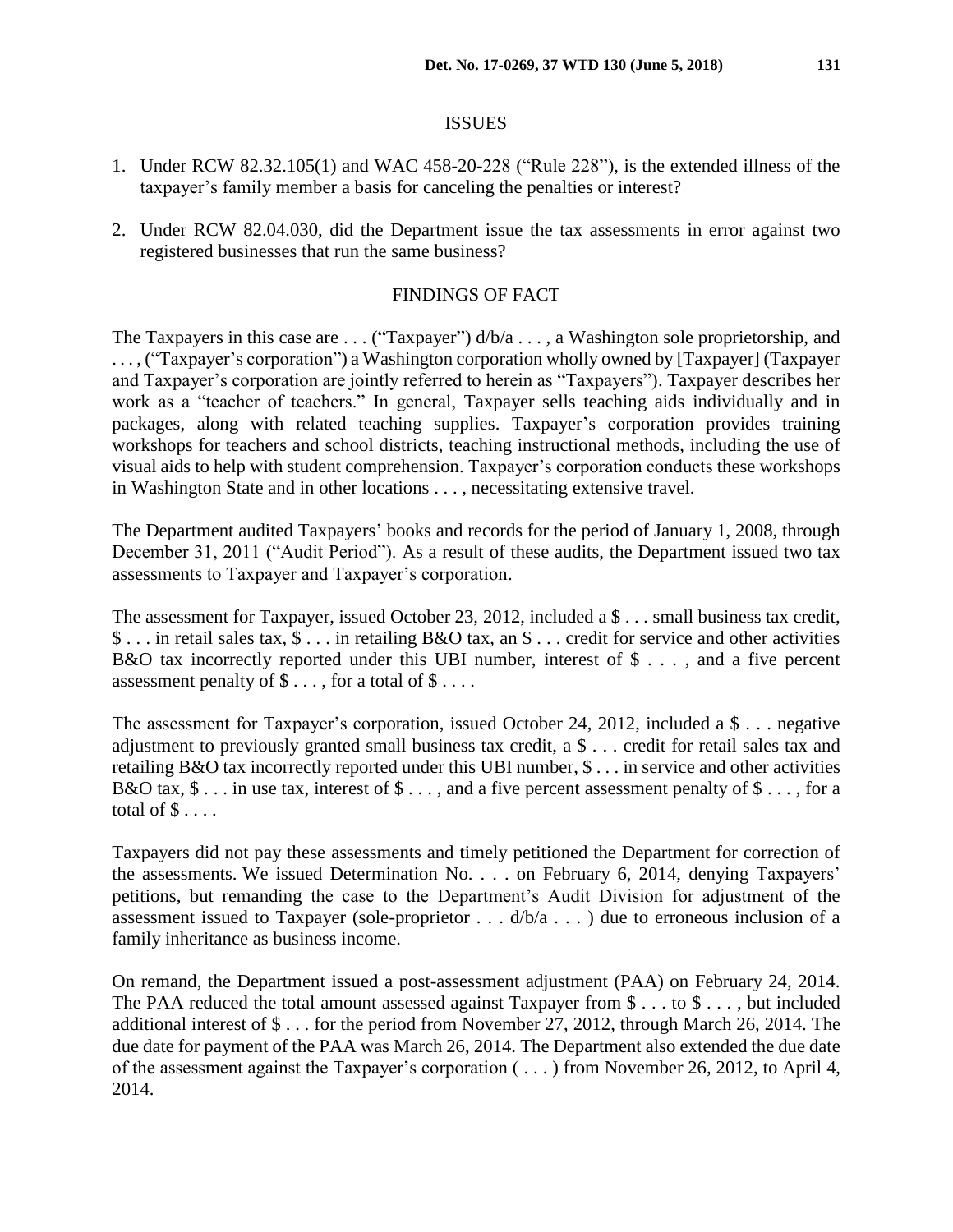| <b>Issue Date</b> | Warrant                 | <b>Due Date</b> | <b>Tax</b> | Audit<br><b>Interest</b> | Add'l<br>Interest | Add'l<br><b>Penalty</b> | Warrant<br><b>Penalty</b> | Warrant<br>Interest |
|-------------------|-------------------------|-----------------|------------|--------------------------|-------------------|-------------------------|---------------------------|---------------------|
| May 29, 2014      | $\cdot$ .               | June 9, 2014    | $S \ldots$ | σ                        | $S \ldots$        | ა                       | 3                         | $S \ldots$          |
| June 2, 2014      | $\cdot$ $\cdot$ $\cdot$ | June 12, 2014   | ……         | $\cdots$                 | σ                 | σ                       | ……                        | υ                   |

Taxpayer and Taxpayer's corporation did not pay these assessments, and the Department issued the following warrants against Taxpayers to enforce the collection of taxes due:

Taxpayers paid off the balances of the warrants in 2016. On November 29, 2016, Taxpayers submitted timely penalty and interest refund requests to the Department's Taxpayer Account Administration Division. On December 1, 2016, the Department denied Taxpayers' requests. On April 4, 2017, Taxpayers petitioned for review of the denial.

Taxpayers again request cancellation of penalties and interest, asserting that their 2012 assessment payments were originally late due to errors made by the family member who handled the books because of a chronic progressive illness, and that the sudden injury and extended recovery of a second family member also impacted Taxpayers' ability to respond properly to the original audit and then pay the original 2012 assessments. Taxpayers further assert that the Department issued the assessments against the two registered businesses in error because they actually run the same business and this represents a "double tax."

### ANALYSIS

### *Late Payment of Assessment Penalty, Warrant Penalty, & Interest*

When the Department has determined, as a result of examination, that a taxpayer owes additional taxes, interest, or penalties, it issues an assessment against that taxpayer for the amount owed. [RCW 82.32.100.] If the Department does not receive payment of an assessment by its due date, then the Department must assess a total assessment penalty of fifteen percent. RCW 82.32.090(2). Here, Taxpayer failed to pay the assessment prior to the due date, so the Department added the fifteen percent penalty.

The Department issues warrants to enforce collection of past-due taxes that are not paid within fifteen days after they are due, and if a warrant is issued, must add an additional penalty of ten percent. RCW 82.32.210 authorizes the Department to issue a warrant "[i]f any tax, increase, or penalty or any portion thereof is not paid within fifteen days after it becomes due." RCW 82.32.090(3) provides that if the Department issues a warrant for the collection of taxes, increases, or penalties, "there is added thereto a penalty of ten percent of the amount of the tax, but not less than ten dollars." Here the Department issued warrants and was required to add the penalty.

With respect to extension interest, RCW 82.32.050(1) provides that if the Department determines that a tax or penalty has been paid less than that properly due, the Department shall assess against the taxpayer the additional amount found due and include interest [on the tax only]. . . . The Department was therefore required to add interest here.

[By statute,] assessment of the above tax, penalties and interest is mandatory. [*See*] Det. No. 01- 193, 21 WTD 264 (2002); Det. No. 99-279, 20 WTD 149 (2001). Therefore, the Department was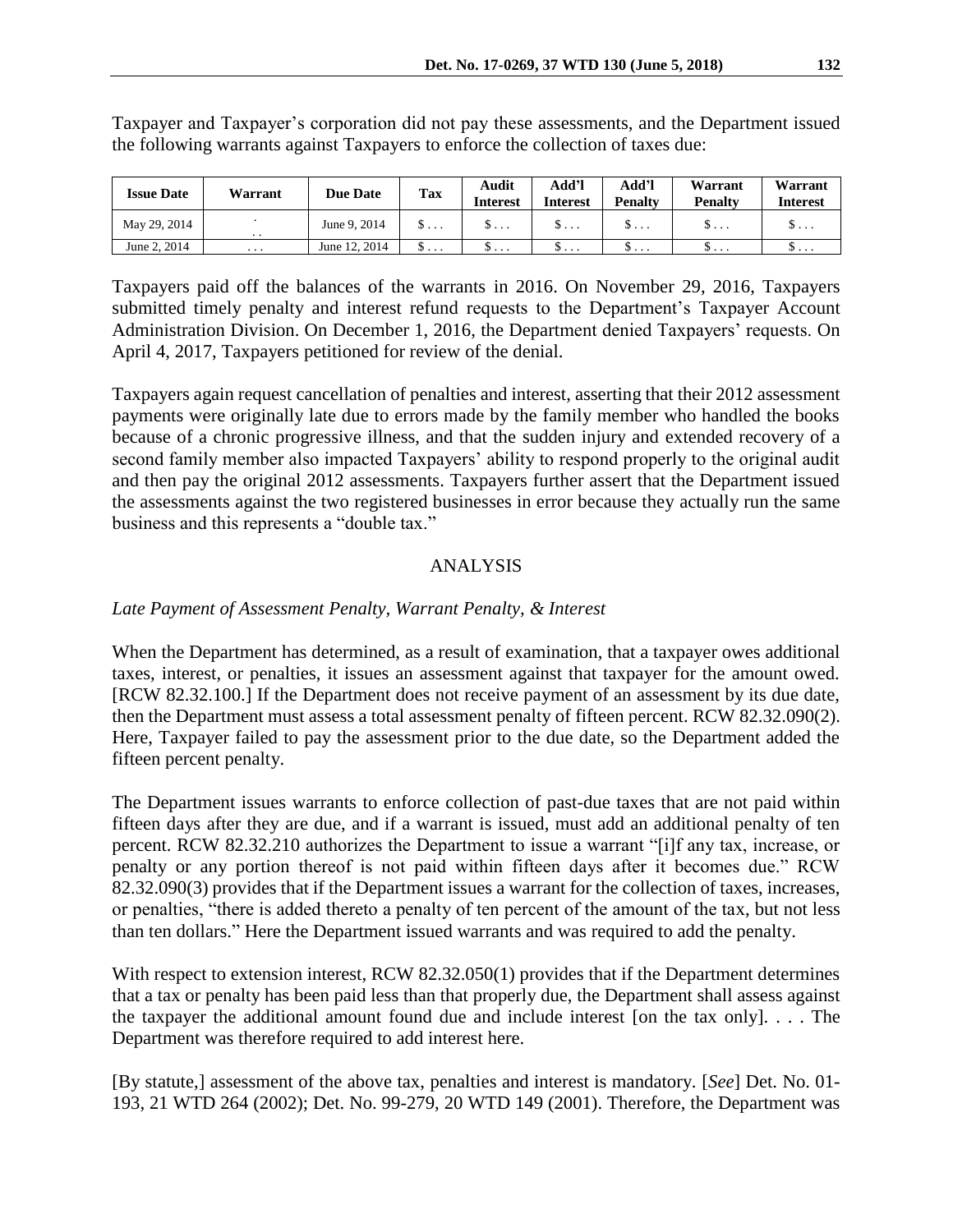required to assess the amounts due against Taxpayer plus interest. After these assessment balances remained unpaid fifteen days after the due date, the Department was authorized to and did issue warrants for collection, along with the additional warrant penalty. RCW 82.32.210(1). Having determined that the Department properly imposed the assessed penalties and interest, we now turn to whether the Department can waive them.

# *Penalty Waiver*

The Department has limited authority to waive or cancel penalties. RCW 82.32.105. Here, the only applicable basis for penalty waiver is found under RCW 82.32.105(1), which requires waiver of a an assessment penalty imposed under RCW 82.32.090(2) when the penalties were the result of "circumstances beyond the control of the taxpayer." RCW 82.32.105(1); Rule 228. *See* Det. No. 16-0324, 36 WTD 135 (2017). There is no corresponding possibility of waiver of the warrant penalty. Therefore, we only consider the possibility of waiver for the assessment penalty.

Rule 228 explains that "[c]ircumstances beyond the control of the taxpayer are generally those which are immediate, unexpected, or in the nature of an emergency. Such circumstances result in the taxpayer not having reasonable time or opportunity to obtain an extension of the due date or otherwise timely file and pay." Rule  $228(9)(a)(ii)$ . The circumstances must directly cause the late payment. Rule  $228(9)(a)(i)$ .

Here, Taxpayers represent that payment of the original 2012 assessment was late due to the progression of chronic illness suffered by the family member who handled the books, and further assert that a second family member's sudden injury and difficult recovery may have impacted Taxpayers' ability to respond to the audit as it progressed, thus also impacting Taxpayers' ability to pay the same 2012 assessment.

Rule  $228(9)(a)(ii)(C)$  describes the only circumstance that might possibly be applicable to the situation Taxpayers describe. This Rule provides that the Department will consider waiver or cancellation of penalties imposed under RCW 82.32.090 upon a finding that:

The delinquency was directly caused by death or serious illness of the taxpayer, or a member of the taxpayer's immediate family . . . . This situation is not intended to have an indefinite application. A death or serious illness which denies a taxpayer reasonable time or opportunity to obtain an extension or to otherwise arrange timely filing and payment is a circumstance eligible for penalty waiver.

Rule  $228(9)(a)(ii)(C)$  (emphasis added). However, ... the present review is limited to events following the issuance of the PAA in 2014 (when the non-payment of re-issued assessment, collection warrants, and [when the] associated interest and penalties were incurred). The delinquencies for which Taxpayers may seek waiver in this review occurred more than two years after the original 2012 assessments. The delinquencies here were a result of the Department's 2014 issuance of tax warrants to enforce collection of re-issued assessments, following the resolution of Taxpayers' first petition and review. The family illness and injury on which Taxpayers base their waiver request occurred long before the PAA was issued in 2014. Therefore, we conclude that these family illnesses cannot qualify as a circumstance beyond Taxpayers' control directly causing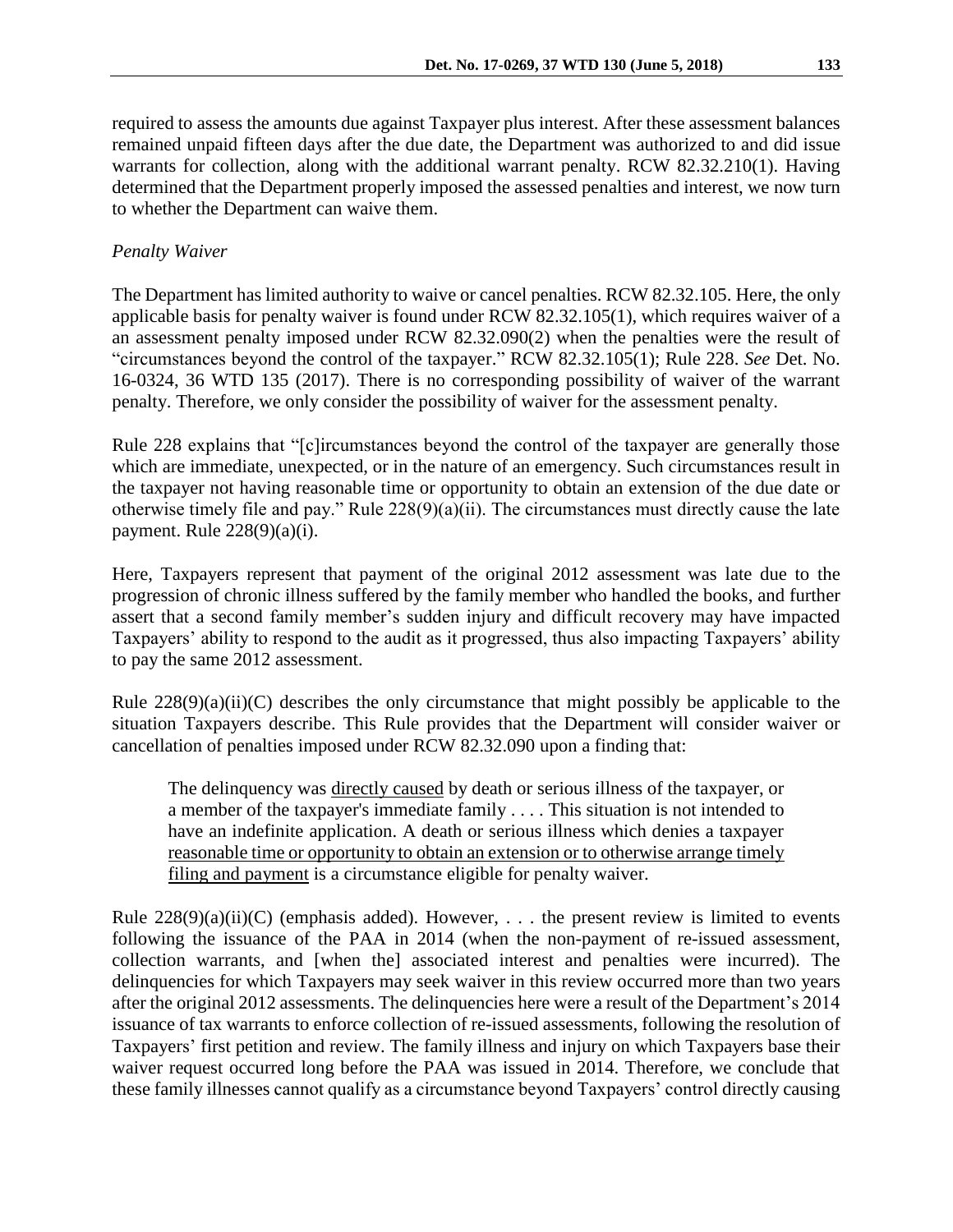Taxpayers' failure to pay the 2014 assessments, as Taxpayers had reasonable opportunity to arrange their affairs. *See* Det. No. 98-114, 18 WTD 37 (1998); *see also* Det. No. 88-288, 6 WTD 231 (1988). Thus, we are unable to waive the penalties under Rule  $228(9)(a)(ii)(C)$ .

Taxpayers also assert the penalties cause financial hardship. However, financial hardship is not considered a situation beyond control of a taxpayer. Rule 228(9)(a)(iii)(A).

Accordingly, we cannot waive the assessed penalties as there were no "circumstances beyond Taxpayer's control." RCW 82.32.105(1); Rule 228(9)(a).

#### *Interest Waiver*

Finally, RCW 82.32.105(3) and Rule 228(10) provide that the Department shall waive or cancel interest only if:

(a) The failure to timely pay the tax was the direct result of written instructions given the taxpayer by the department; or

(b) The extension of a due date for payment of an assessment of deficiency was not at the request of the taxpayer and was for the sole convenience of the department.

*See* Det. No. 15-0344, 35 WTD 497 (2016). Here, the Department gave Taxpayers neither written instructions nor an extension of the due date for payment of the taxes assessed. Under these circumstances, we have no authority to waive the extension interest.

### *Separate Entities*

 $\overline{a}$ 

Taxpayers also contend that the Department issued the tax assessments in error against two registered business entities that are actually running as one business.

It is well settled that affiliated entities are each a person within the meaning of Washington's Revenue Act. In general, transactions between them are fully subject to tax. *Dep't of Revenue v. Nord Northwest Corp*, 164 Wn. App. 215, 230 (2011); *Washington Sav-Mor Oil Co. v. State Tax Commission*, 58 Wn.2d 518, 364 P.2d 440 (1961); RCW 82.04.030; *See also* WAC 458-20-203 (regarding affiliated corporations); WAC 458-20-106 (regarding capital contributions). It is also settled law that a parent and subsidiary are generally treated as separate entities. *Nord*, 164 Wn. App. at 230; 28 WTD 076; Det. No. 10-0062, 30 WTD 40 (2011). The fact that Taxpayer ( . . . ) wholly owned the Taxpayer's corporation ( . . . ), does not provide an exception to the general rule that each business entity is a separate taxpayer. *Nord*, 164 Wn. App. at 230. Once the soleproprietorship was registered it became a separate legal entity, and there is no legal basis in the record for disregarding the separate legal existence of the Taxpayer and the Taxpayer's corporation and treating them as one entity for tax purposes.<sup>2</sup>

<sup>2</sup> Washington Courts have respected the different persons engaging in business in Washington State, even though those persons may be affiliated with each other. *See, e.g.*, *Impecoven v. Dep't of Revenue*, 120 Wn.2d 357, 841 P.2d 752 (1992) (independent contractor insurance agents affiliated with broker are not one "person" for B&O tax purposes and not "group of individuals acting as a unit" under RCW 82.04.030.); *Nordstrom Credit, Inc. v. Dep't of Revenue*,